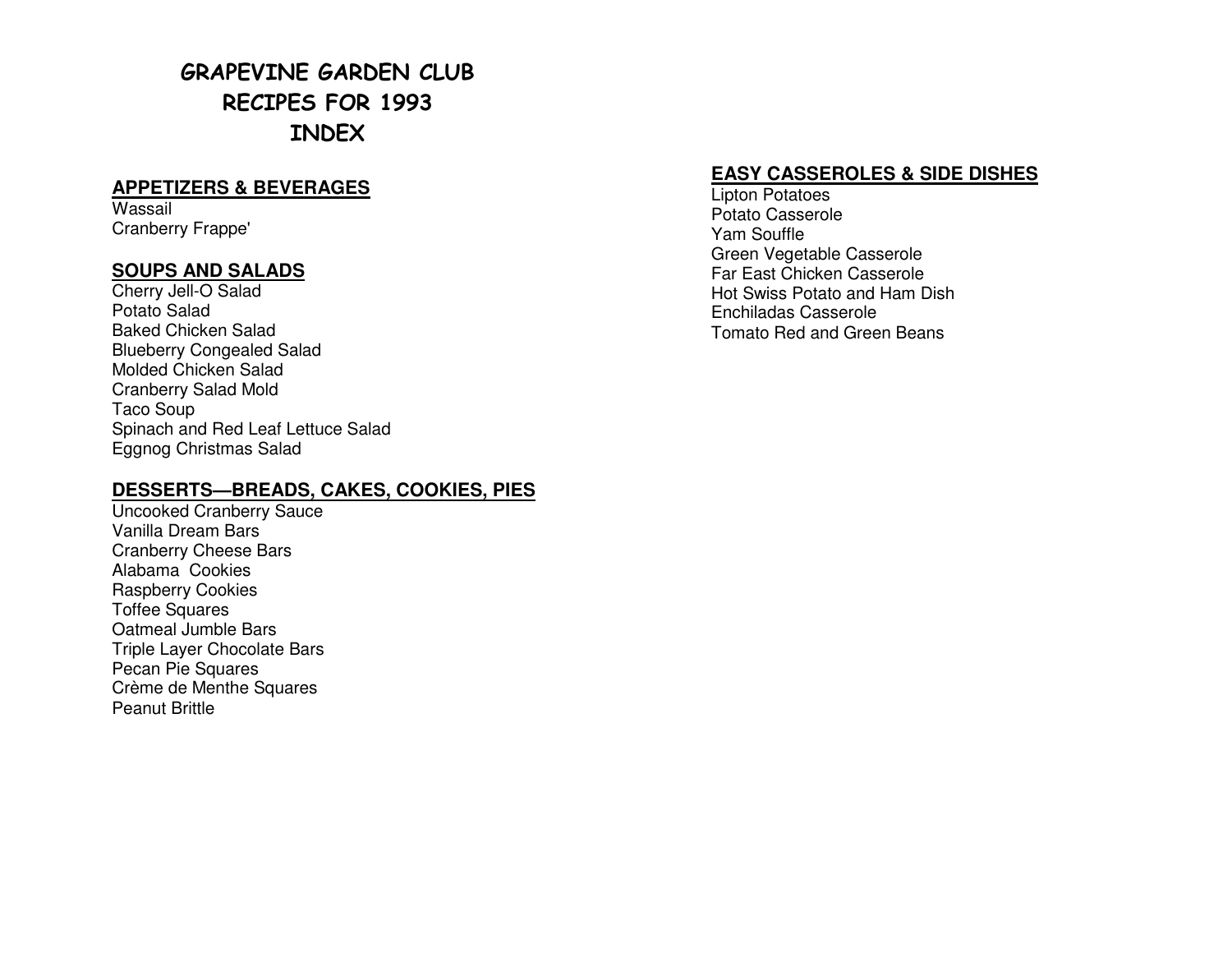# GRAPEVINE GARDEN CLUB RECIPES

APPETIZERS & BEVERAGES

SOUPS AND SALADS

DESSERTS—BREADS, CAKES, COOKIES, PIES

EASY CASSEROLES & SIDE DISHES

1993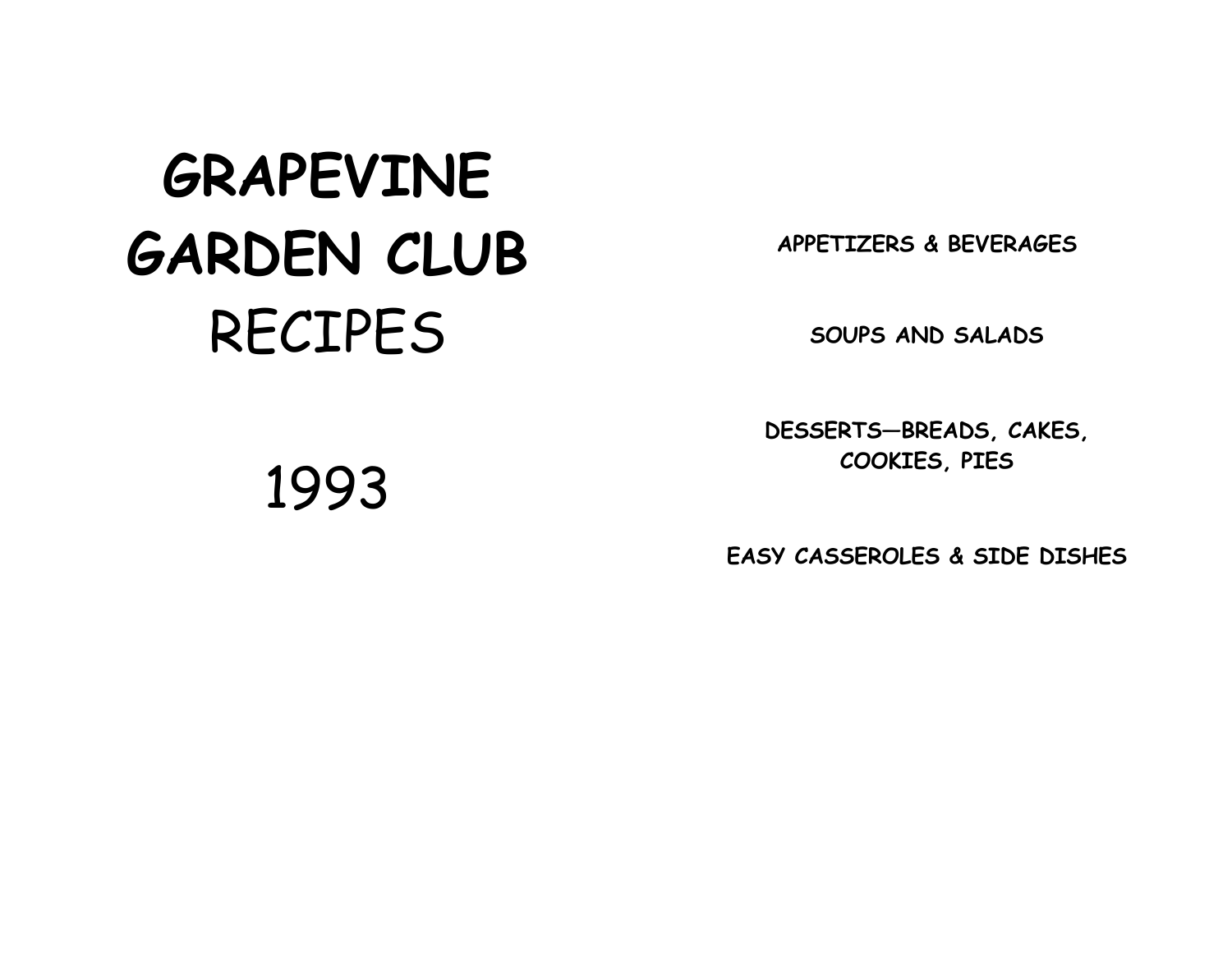## APPETIZERS & BEVERAGES

#### **WASSAIL**

Terry Rudd

2 quarts Apple cider 2 cups orange juice ½ cup sugar 2 ½ cups pineapple juice 1 cup lemon juice 3-4 cinnamon sticks 1-2 tsp. whole cloves

Combine all ingredients in a Dutch oven (5-qt.); bring to boil. Cover, reduce heat and simmer 30 min. Uncover and simmer an additional 30 min. Strain and discardspices. Serve hot. Yield: about 11 cups.

#### **CRANBERRY FRAPPE'**

Terry Rudd

- 1 quart cranberry juice cocktail, chilled 1 quart unsweetened pineapple juice, chilled
- 1  $\frac{1}{2}$  cups sugar
- 1 to 2 tsp. almond extract
- ½ gallon strawberry ice cream, softened
- 1 pint whipping cream
- 1 quart ginger ale, chilled
- ½ cup sugar

Combine first 5 ingredients in a large punch bowl, stirring well. In separate bowl, beat whipping cream until foamy; gradually add ½ cup sugar, beating until soft peaks form. Fold whipped cream mixture into ice cream mixture in punch bowl. Gently stir in ginger ale just before serving. Yield: about 5 quarts.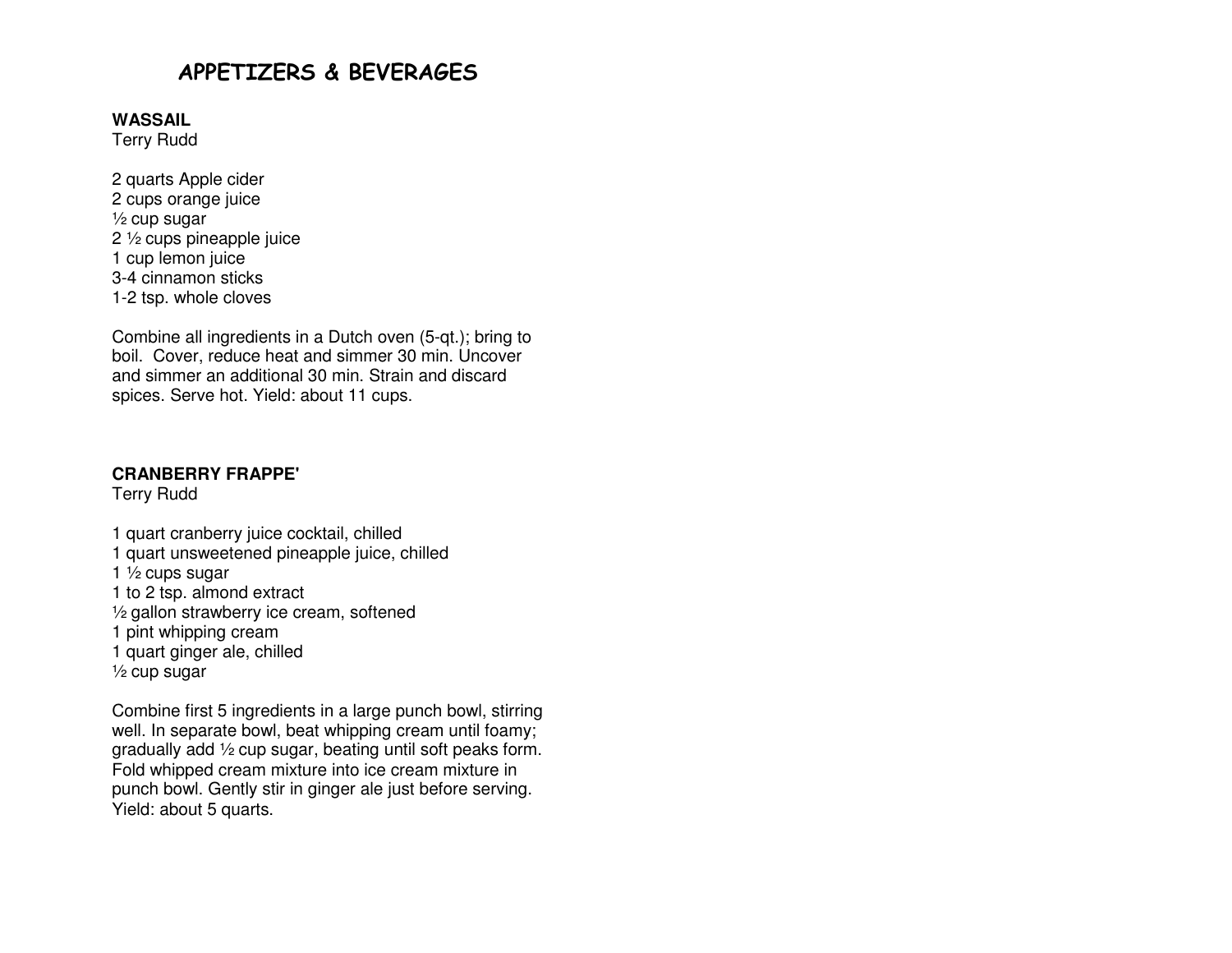## SOUPS AND SALADS

#### **CHERRY JELL-O SALAD**

Billie Jo Runyon

2 small boxes cherry or strawberry Jell-o 1 cup hot water ½ cup pecans (optional) 1 No. 2 can crushed pineapple (do not drain) 1 can cherry pie filling

#### **Topping:**

 1 8-oz. pkg. cream cheese ½ cup powdered sugar **Coconut**  1 tsp. vanilla Mix ingredients and let set overnight in refrigerator. Mix together topping ingredients (except coconut) and spread on chilled Jell-o mixture and cover with coconut.

#### **POTATO SALAD**

Dianne Moroukian

6 potatoes, boiled in skin, pee4led, diced 1 tsp. salt 1 tsp. celery salt 1 bunch spring onions, chopped 1 ½-2 sweet pickles chopped 4 stalks celery, chopped 1 bunch radishes, sliced 1 cup mayonnaise ½ cup sweet pickle juice 4 hard-boiled eggs 1 tsp. mustard Mix warm potatoes with everything except mayonnaiseand pickle juice. Mix these two ingredients well and blend well with vegetables.

#### **BAKED CHICKEN SALAD**

Elaine Cary (From Best Recipes)

2 T corn oil margarine 1 cup thinly sliced celery ½ cup chopped onion ½ cup mayonnaise ½ cup dairy sour cream 1 T lemon juice ½ tsp. salt 1/8 tsp. pepper 2 cups cubed cooked chicken ½ cup pecans 1 can (6 oz.) sliced mushrooms, drained ¼ cup crushed potato chips

In large skillet melt margarine over medium heat. Add celery and onion; cook about 4 minutes or until tender. Remove from heat. Stir in next 5 ingredients until well blended. Add chicken, pecans and mushrooms; toss to coat well. Spoon into 1 ½-quart casserole. Sprinkle top with potato chips. Bake in 325° oven 25 to 30 minutes until hot. Serves 4 to 6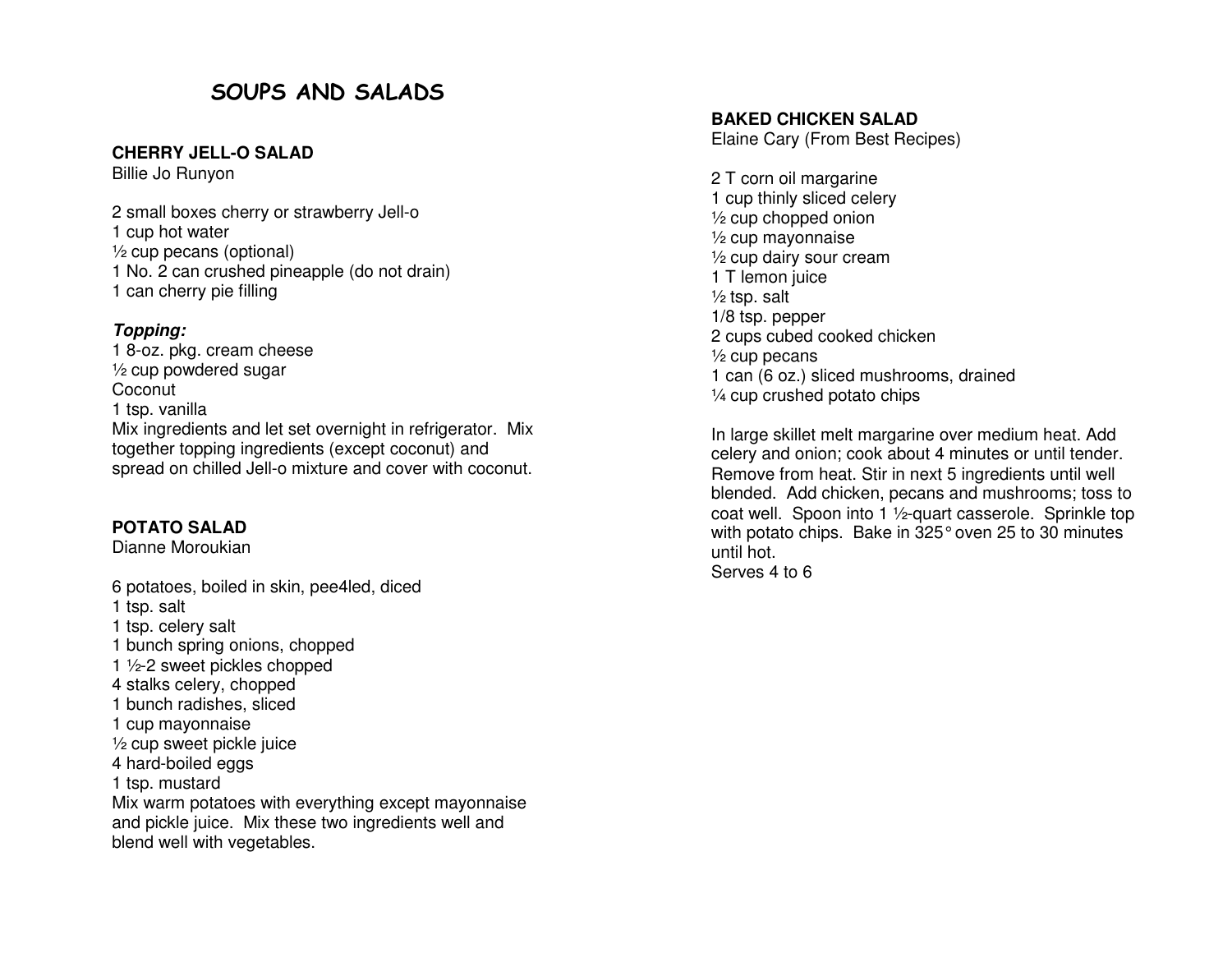#### **BLUEBERRY CONGEALED SALAD** Ann Moore

1 14-oz. can blueberries, drained (save juice) 1 8-oz. can crushed pineapple, drained 2 3-oz. pkgs. Raspberry Jell-O 1 3-oz. pkg. cream cheese, room temperature 1 cup sour cream ½ tsp. vanilla

To reserved juice, add water to make 3 ½ cups liquid. Heat and dissolve Jell-O. Cool. Add blueberries and pineapple. Congeal.

Mix remainder of ingredients until cheese is smooth. Spread over congealed mixture and chill. Serves 20

#### **MOLDED CHICKEN SALAD**

Colleen Feighner

2 cups chicken, cooked, cut up 1 ½ cups Cool Whip 1 cup mayonnaise 1 pkg. lemon Jell-O ½ cup pecans, coarsely chopped 1 can chicken rice soup, undiluted

In sauce pan over medium heat, dissolve Jell-O in chicken rice soup. Pour into mixing bowl and cool, allowing mixture to jell slightly. Mix remaining ingredients together (Cool Whip and mayonnaise may be adjusted to taste) and pour into a loaf pan or an 9" square pan. Chill until firm and cut into squares. May be frozen. Serves 8.

#### **CRANBERRY SALAD MOLD** Joetta King

1 qt. or a pound of cranberries 1 small can crushed pineapple, drained ¼ orange, ground (including zest) 1 cup chopped pecans 1 cup sugar 6 oz. pkg. raspberry gelatin 1  $\frac{3}{4}$  cup hot water 1 ¾ to 2 cups cool water (depending on mold size)

Grind cranberries and the ¼ orange. Add crushed pineapple and sugar. Mix gelatin with water and add to cranberry mix, along with chopped nuts. Do not use juice from canned pineapple. Place in individual molds and refrigerate until firm.

**Molding tips:** Coat the sides of your mold with Miracle Whip or mayo salad dressing. Chill the gelatin until very thick, not set, before adding the other ingredients. If the gelatin isn't thick enough, the fruit may float to the top. Before unmolding gelatin, run a knife tip about the top, or pull from edge of mold gently with moist fingers. Dip mold just to rim in warm water for 10 seconds. Lift from water and shake gently to loosen gelatin. Better yet, buy a Tupperware jell-o ring mold that has removable center section. Decorate jell-o mold with orange slices, sprigs of mint and red leaf lettuce.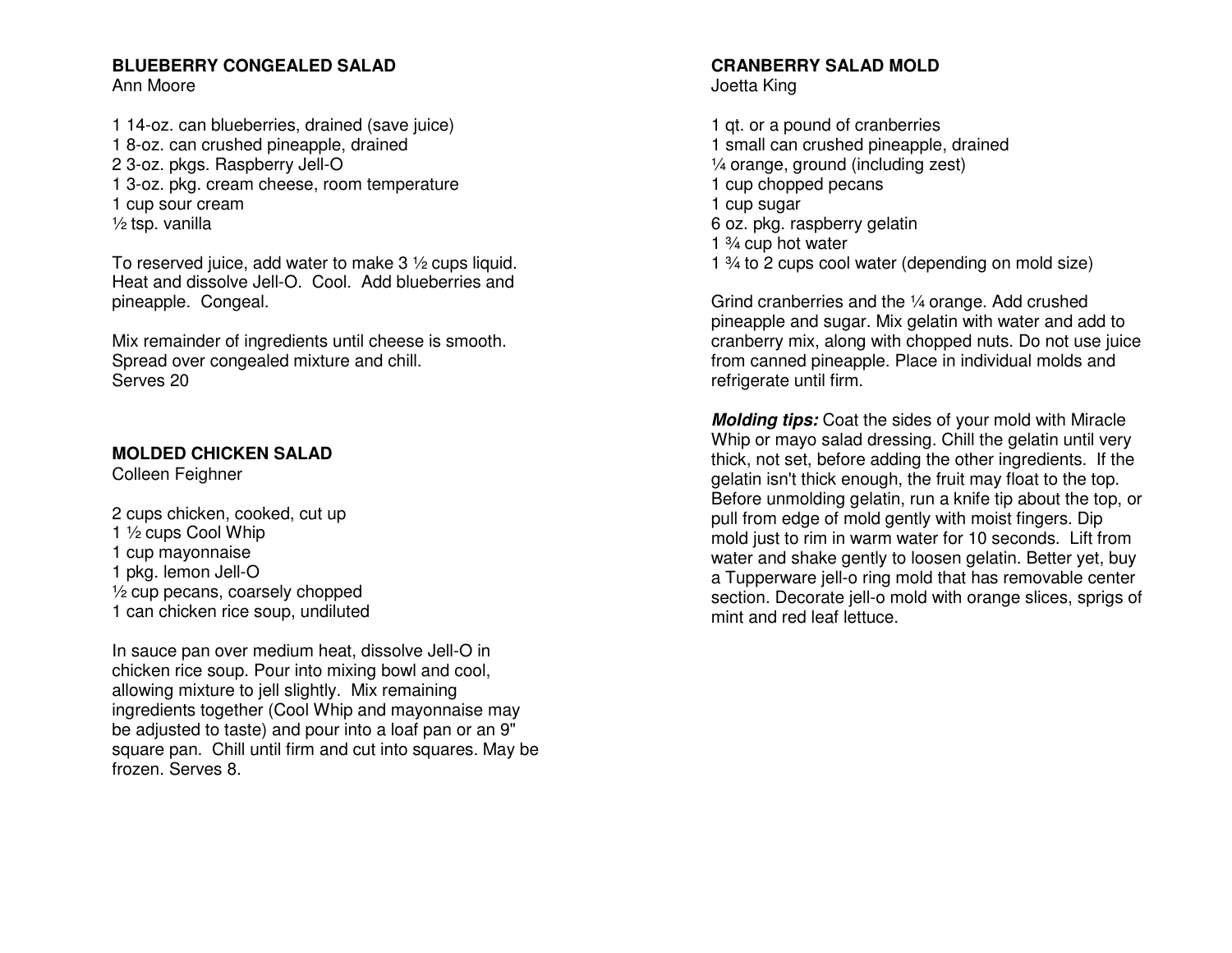#### **TACO SOUP**

Bobbie Cherry

1 large onion, chopped and sautéed in 2 lbs. lean ground beef. Put in large pot and add: 1 can Ranch style beans 1 can Navy beans 1 can pinto beans 1 can kidney beans 1 can whole kernel corn (use liquid from all beans and corn) 1 can Rotel tomatoes with green chilies 1 can chopped tomatoes 3 beef bouillon cubes to 1  $\frac{1}{2}$  cup boiling water 1 pkg. taco seasoning mix 1 pkg. Ranch style dressing mix (1.4 oz.)

Simmer to mix seasonings. Serve with chips or corn bread. Makes about 3/4 gallon. Wonderful!

#### **SPINACH AND RED LEAF LETTUCE SALAD** Libby Buuck

1 head red leaf lettuce, washed, dried, torn into bitesized pieces 1 lb. fresh spinach, tough stems removed, washed and

dried Raspberry Vinaigrette (recipe follows) 1 cup raw cashews, toasted 1 red onion, sliced paper thin 1 slightly firm ripe pear, preferable red-skinned, cored and finely diced.

Combine lettuce and spinach on 4-6 chilled salad plates. Drizzle lightly with bright ribbons of vinaigrette. Divide cashews, onion and pear among the plats. Pass remaining vinaigrette. 4 to 6 servings.

#### **RASPBERRY VINAIGRETTE**

 ¾ cup frozen unsweetened raspberries (thawed) ¼ cup raspberry vinegar 1 clove garlic, peeled 2 T honey ½ tsp. salt 1 cup corn or peanut oil

Puree' raspberries in food processor. Press puree through fine sieve to remove seeds. Place the puree and remaining ingredients except oil in the food processor and process until blended. Put the machine's pusher tube in place. With the machine running, add the oil through the little hole in the pusher tube and process until emulsified. Taste for seasonings adding morehoney if necessary. Makes about 1 1/3 cups.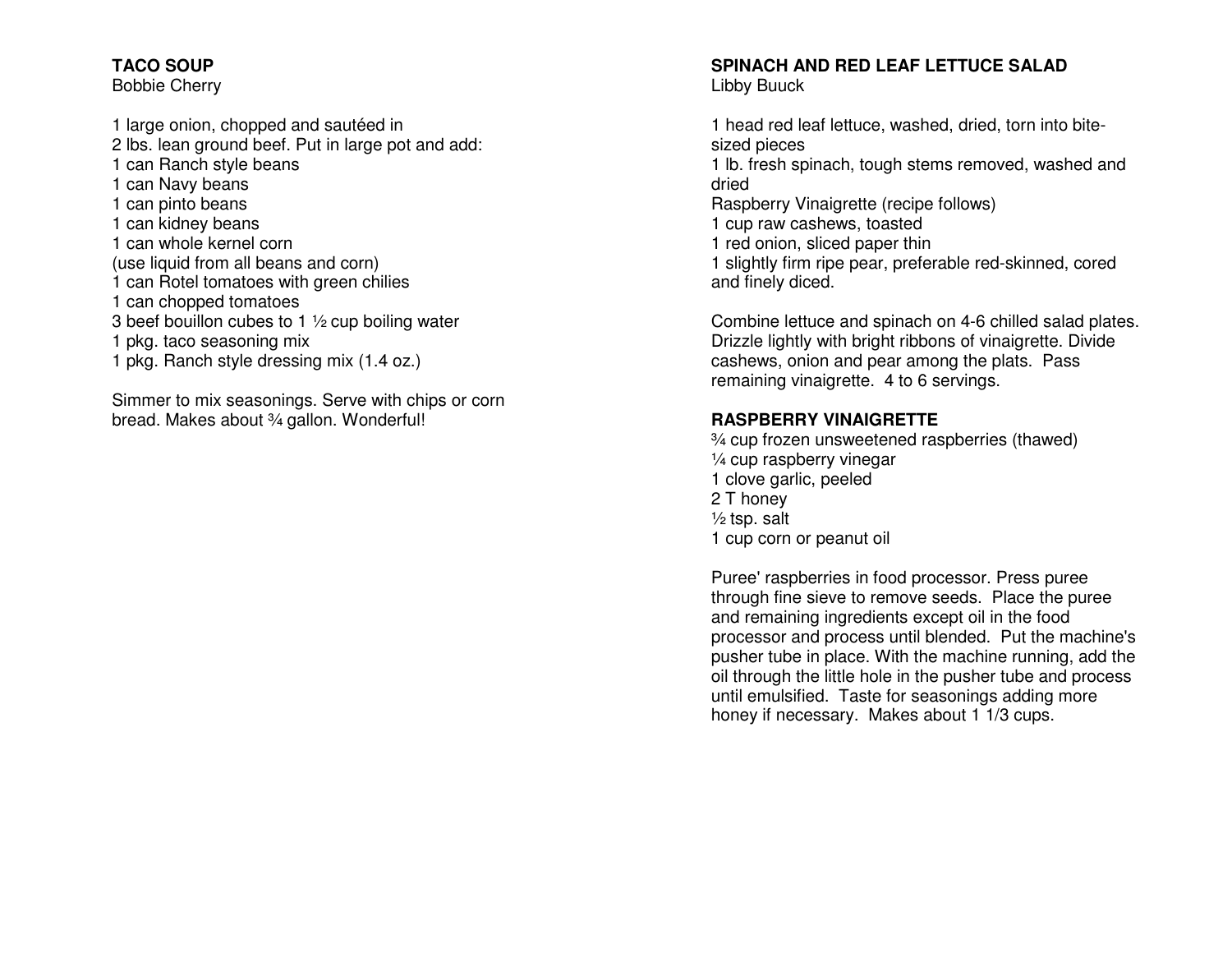#### **EGGNOG CHRISTMAS SALAD**

Rachel Clark

1 envelope unflavored gelatin 1 8-oz. can crushed pineapple 3 T lime juice 1 ½ cups eggnog 1 ½ cups apple juice or cranberry juice cocktail 1 3-oz. pkg. raspberry Jell-O 8-16 oz. cranberry sauce or 14-oz. jar cranberry-orange relish

Soften unflavored gelatin in the undrained pineapple and lime juice for 5 minutes. Cook and stir over medium heat until gelatin dissolves. Cool to room temperature. Stir in eggnog. Chill until partially set.

Turn into a 12 x 71/2 x 2-inch pan. Chill until almost firm. Heat apple or cranberry juice to boiling; stir in raspberry gelatin until dissolved. Chill until partially set.

Fold in sauce or relish. Carefully spoon over eggnog mixture. Chill until firm. To serve, cut into squares. Finely chopped nuts may be added into either layer. Makes 12 servings.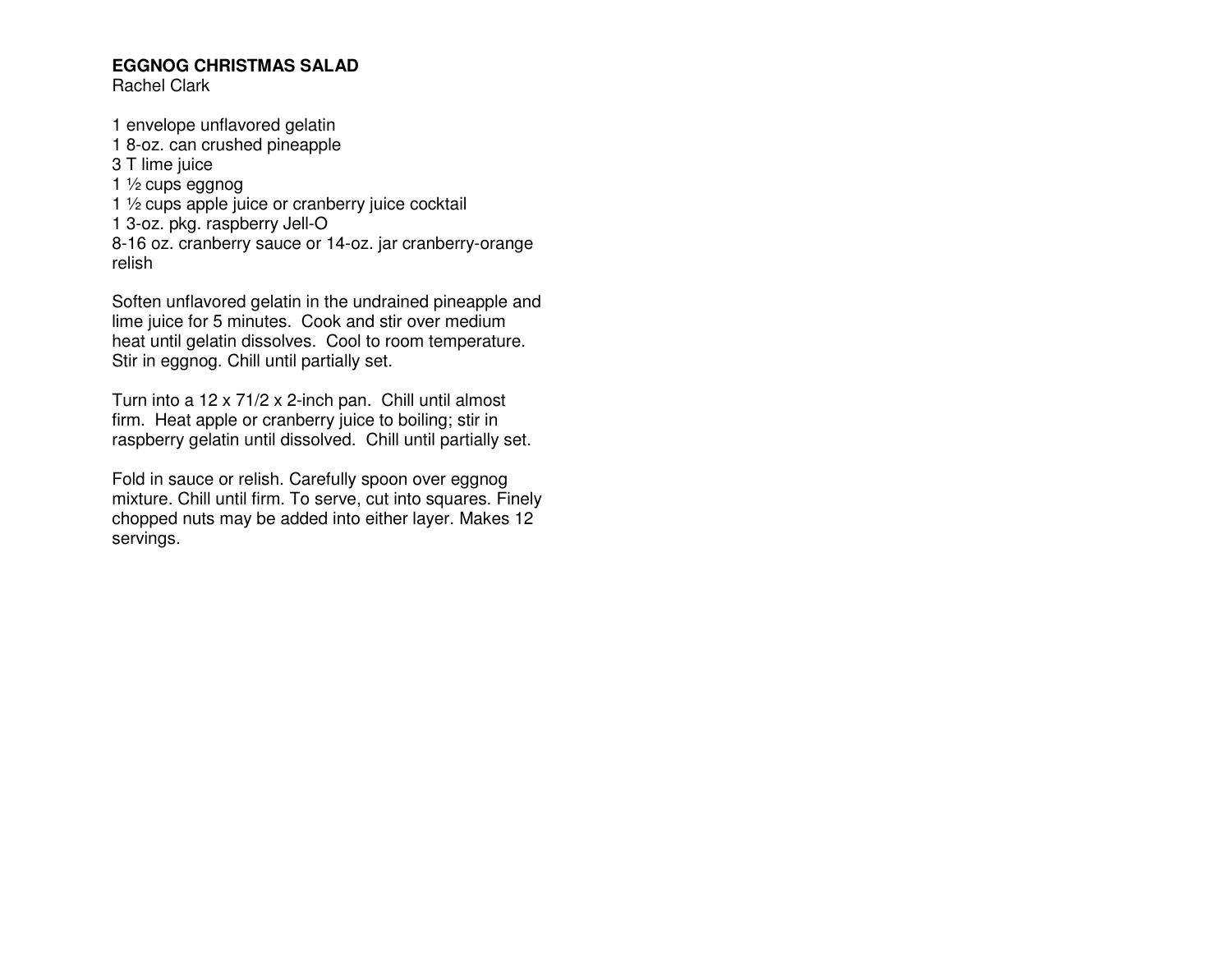# DESSERTS—BREADS, CAKES, COOKIES, PIES

#### **UNCOOKED CRANBERRY SAUCE** Ann Moore

3 cups fresh cranberries Pinch salt 2 red skinned apples, cored, but unpeeled 1 orange, quartered and peeled (reserve peel) 1 cup sugar 1/3 cup orange liqueur, such as Grand Marnier Wash the cranberries and grind with coarse blade or

 chop in food processor along with salt, cored apples, orange and its peel. (Use only outer peel, remove white inner skin.) Combine with sugar and orange liqueur and stir.

Makes 4 half pints

#### **VANILLA DREAM BARS**

Joan Stewart (from Wild About Texas Cookbook)

#### **Crust:**

 1 yellow cake mix (18.25 oz.) ½ cup butter, melted 1 egg slightly beaten Mix and press into 13 x 9" baking pan

#### **Topping:**

2 eggs 1 T vanilla extract 1 8-oz. pkg. cream cheese, softened Dash salt 1 16-oz. box powdered sugar Blend topping ingredients. Pour over crust. Bake at 300° for 50 minutes. Cool before cutting. Yield 20.(very richsmall pieces are fine!) May be frozen.

#### **CRANBERRY CHEESE BARS**

Billie Jo Runyon

2 cups unsifted flour ¾ cup plus 1 T firmly packed brown sugar 1 cup margarine, softened 1 8-oz. pkg. cream cheese, softened 1 14-oz. can Eagle Brand milk 2 T cornstarch ¼ cup lemon juice 1  $\frac{1}{2}$  cups oats 1 16-oz. can whole berry cranberry sauce

Preheat oven to 350°. In large mixing bowl, combine flour, oats, ¾ cup brown sugar and margarine; mix until crumbly. Reserving 1 ½ cups crumb mixture, press remainder firmly on bottom of greased 13 x 9" baking pan. Bake 15 minutes. Meanwhile, in small mixing bowl, beat cheese until fluffy. Gradually beat in sweetened condensed milk until smooth; stir in lemon juice. Spread evenly over prepared crust. In small bowl, combine remaining 1 T brown sugar and cornstarch; stir in cranberry sauce. Spoon evenly over cheese layer. Top with reserved crumb mixture. Bake 40 minutes or until golden. Cool. Chill. Store covered in refrigerator. Makes 24 to 36 bars.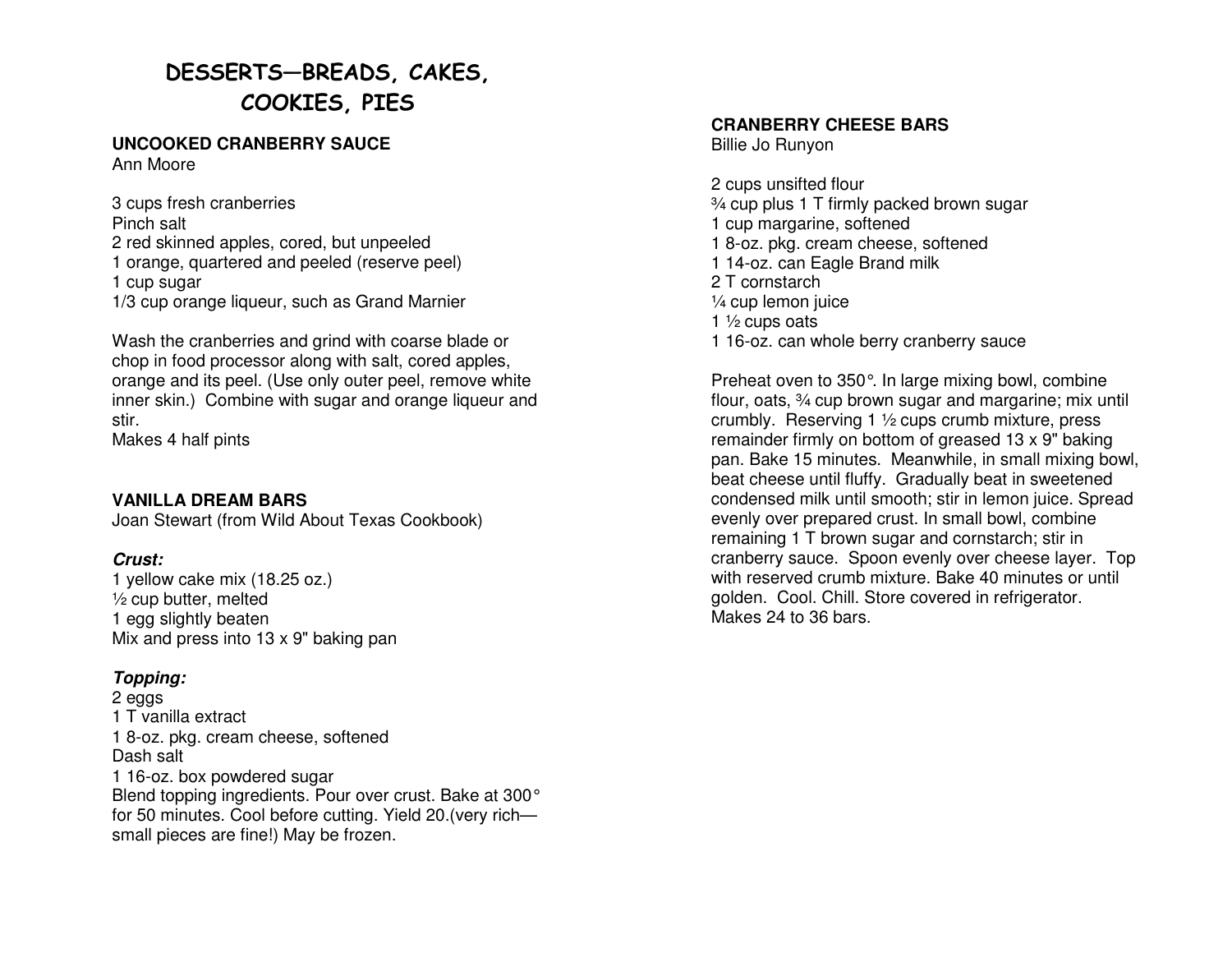#### **ALABAMA COOKIES**

Susan Peabody

1 cup shortening 1 cup firmly packed brown sugar 1 cup sugar 1 tsp. vanilla 2 eggs 1 tsp. salt 2 cups chopped pecans 2 cups regular oats, uncooked 1 cup crisp rice cereal 1 cup flaked coconut 1 ½ cups all-purpose flour

Cream shortening and gradually add sugars, beating well. Add eggs and vanilla beating well. Combine flour and salt. Add to creamed mixture, mixing well. Stir in oats and remaining ingredients. Drop dough by heaping teaspoonfuls onto greased cookie sheet. Bake at 325 for 10 to 12 minutes. Let cool slightly on cookie sheet. Remove to wire rack to cool completely. Makes 6 dozen

#### **RASPBERRY COOKIES**

Ruth Nichol

1 lb. butter 4 cups flour 1 cup sugar 1 egg yolk Raspberry preserves 1 cup walnuts, chopped finely

Mix butter, flour sugar and egg yolk, form into small balls, roll in walnuts and poke dent in middle of ball. Bake at 225° for 1 ½ hours. Take out of oven; put raspberry preserves in dent and put back in oven to cool.

#### **TOFFEE SQUARES** Ruth Nichol

1 cup butter 1 cup brown sugar 2 cups flour, sifted 1 egg yolk 1 tsp. vanilla 1 pkg. milk chocolate morsels 1 4-oz. pkg. pecans, chopped

Cream butter, add brown sugar and blend well. Add egg yolk, vanilla and sifted flour. Spread on cookie sheet and bake at 350° for 15 minutes. Spread chocolate chips on cookies surface while still warm. Sprinkle nuts on top and cut into squares while warm.

#### **OATMEAL JUMBLE BARS**

Lora Jones

3 cups Quaker Oats or Quick Oats uncooked 1 ½ cups all purpose flour 1 cup firmly packed brown sugar 1 cup butter or margarine, melted ¾ tsp. salt (optional) ½ tsp. baking soda 1 10- to 12-oz. jar preserves (I like apricot)

Heat oven to 400°. Grease 13 x 9" baking pan. In large bowl, combine all ingredients except preserves; mix well. Reserve 1 cup mixture; press remaining onto bottom of prepared pan. Spread preserves evenly over base to within ½ inch of edge of pan; sprinkle with reserved mixture. Bake 25 to 30 minutes until golden brown. Cool completely; cut into bars.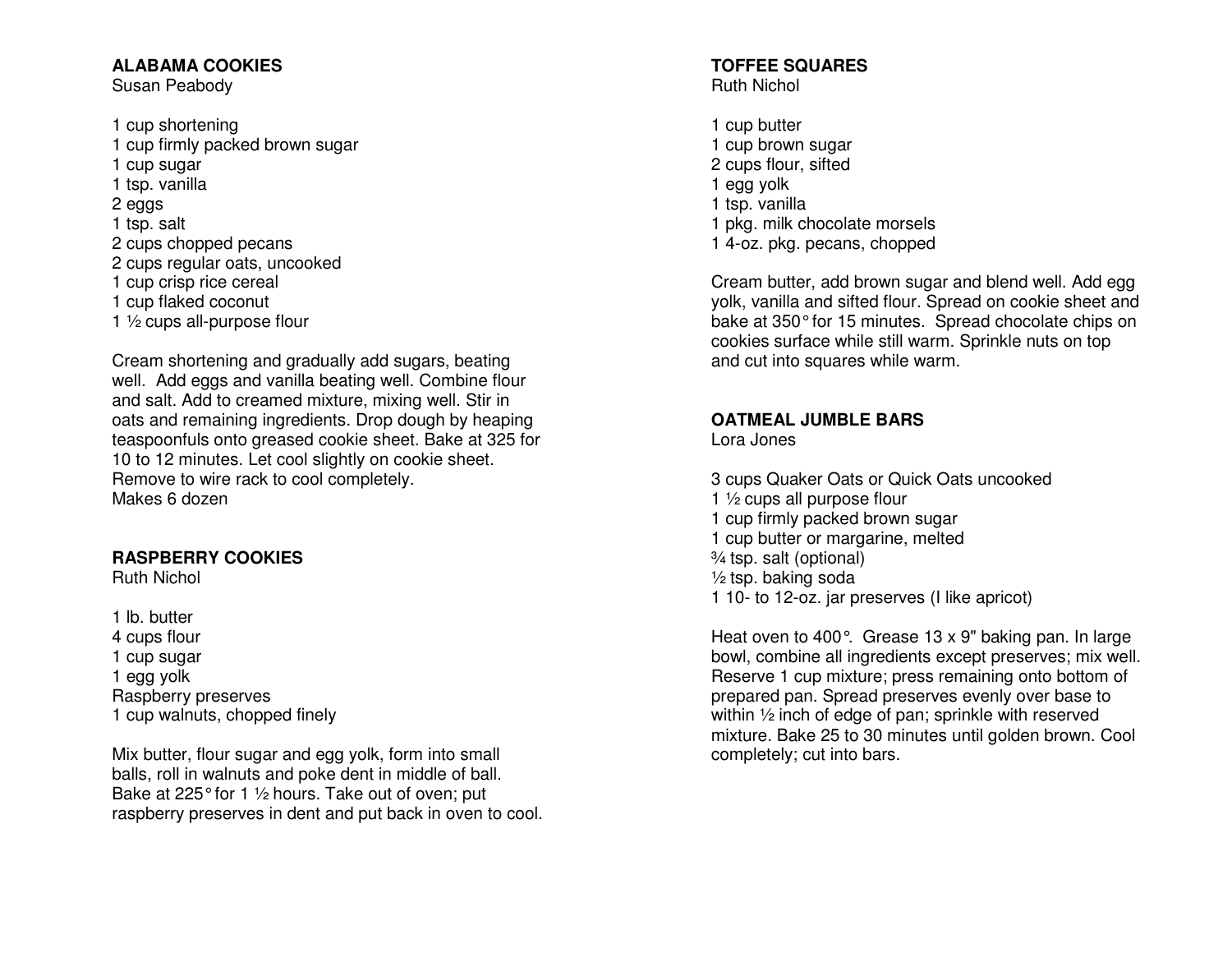#### **TRIPLE LAYER CHOCOLATE BARS**

Joan Stewart

1 ½ cups graham cracker crumbs ½ cup cocoa ¼ cup sugar ½ cup margarine or butter, melted 1 14-oz. can Eagle Brand Sweetened Condensed Milk—NOT evaporated milk 1 egg 1 tsp. vanilla extract ½ tsp. baking powder ¾ cup chopped nuts 1 12-oz. pkg. semi-sweet chocolate chips

Preheat oven to 350°. Combine crumbs, ¼ cup cocoa, sugar and margarine; press firmly on bottom of 13 x 9" baking pan. In mixer bowl, beat remaining ingredients except nuts and chips. Stir in nuts. Spread over prepared crust. Top with chips. Bake 25 minutes or until set. Cool. Store tightly covered.

#### **PECAN PIE SQUARES**

 Sylvan Sigler (from Mel Mooneyham, Colleyville Garden Club)

3 cups flour ¼ cup plus 2 T sugar 1 cup butter ¾ tsp. salt

Mix with pastry blender. Press into jelly roll pan (11 x 16) 1/2") sprayed with PAM. Bake 20 minutes at 350°.

4 eggs 1  $\frac{1}{2}$  cup sugar 1 ½ cup Karo Syrup ½ stick margarine, softened 1 T vanilla 3 cups pecans

Beat eggs; add remaining ingredients. Pour over cooked crust. Bake 25 minutes more. Cool a long time before cutting. May serve with whipped cream, ice cream orCool Whip. Will freeze.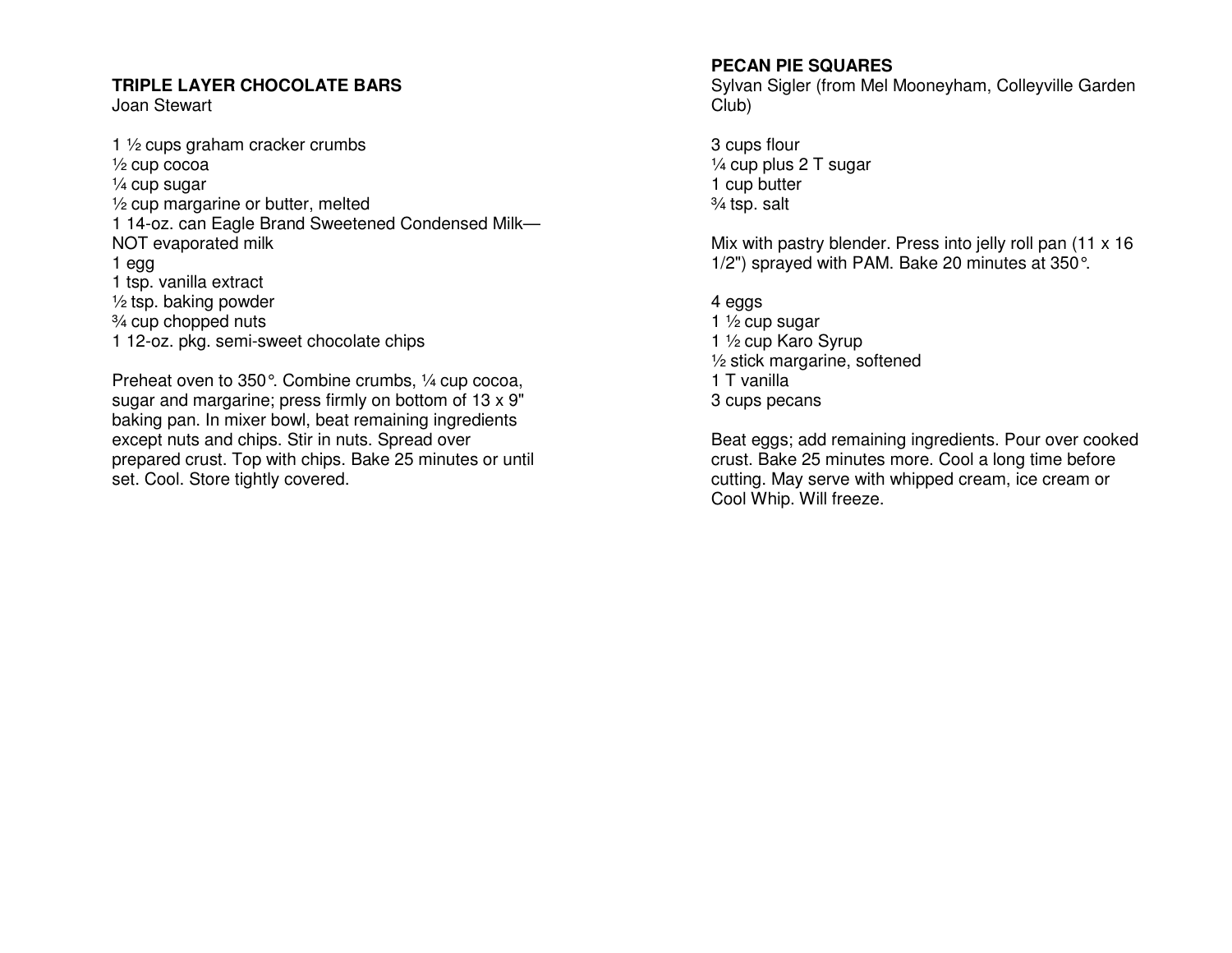# **CRÈME de MENTHE SQUARES**

Edie Williams

½ cup margarine or butter 4 eggs 1 cup sugar 1 cup flour 1 tsp. vanilla ½ tsp. salt 1 16-oz. can Hershey syrup

Mix all of the above ingredients together. Pour into ungreased 13 x 9" baking pan and bake at 350 for 30minutes. Cool.

½ cup margarine or butter 2 cups powdered sugar 2 T Crème de Menthe

Mix these three ingredients and spread on top of cake. Refrigerate until firm.

#### **Then mix:**

 1 cup (6-oz.) chocolate chips 6 T melted margarine or butter Ice cake and refrigerate again until set.

#### **PEANUT BRITTLE** Lora Jones

1 cup sugar ½ cup white corn syrup In 1 ½-qt. casserole, stir together sugar and syrup. Microwave at High for 4 minutes.

**\***1 cup roasted, salted peanuts Stir in peanuts. Microwave at High for 3 to 5 minutes until light brown.

1 tsp. butter 1 tsp. vanilla Add butter and vanilla to syrup, blending well. Microwave at High for 1 to 2 minutes more. Peanuts will be lightly browned and syrup very hot.

1 tsp. baking soda Add baking soda and gently stir until light and foamy.

Quickly pour mixture onto lightly greased cookie sheet or unbuttered non-stick coated cookie sheet. Let cool ½ to 1 hour. When cool, break into small pieces and store in airtight container. Makes about 1 pound. **\*NOTE**: If raw peanuts are used, add before microwaving to the sugar-syrup mixture along with 1/8 tsp. salt. Follow each step of recipe above.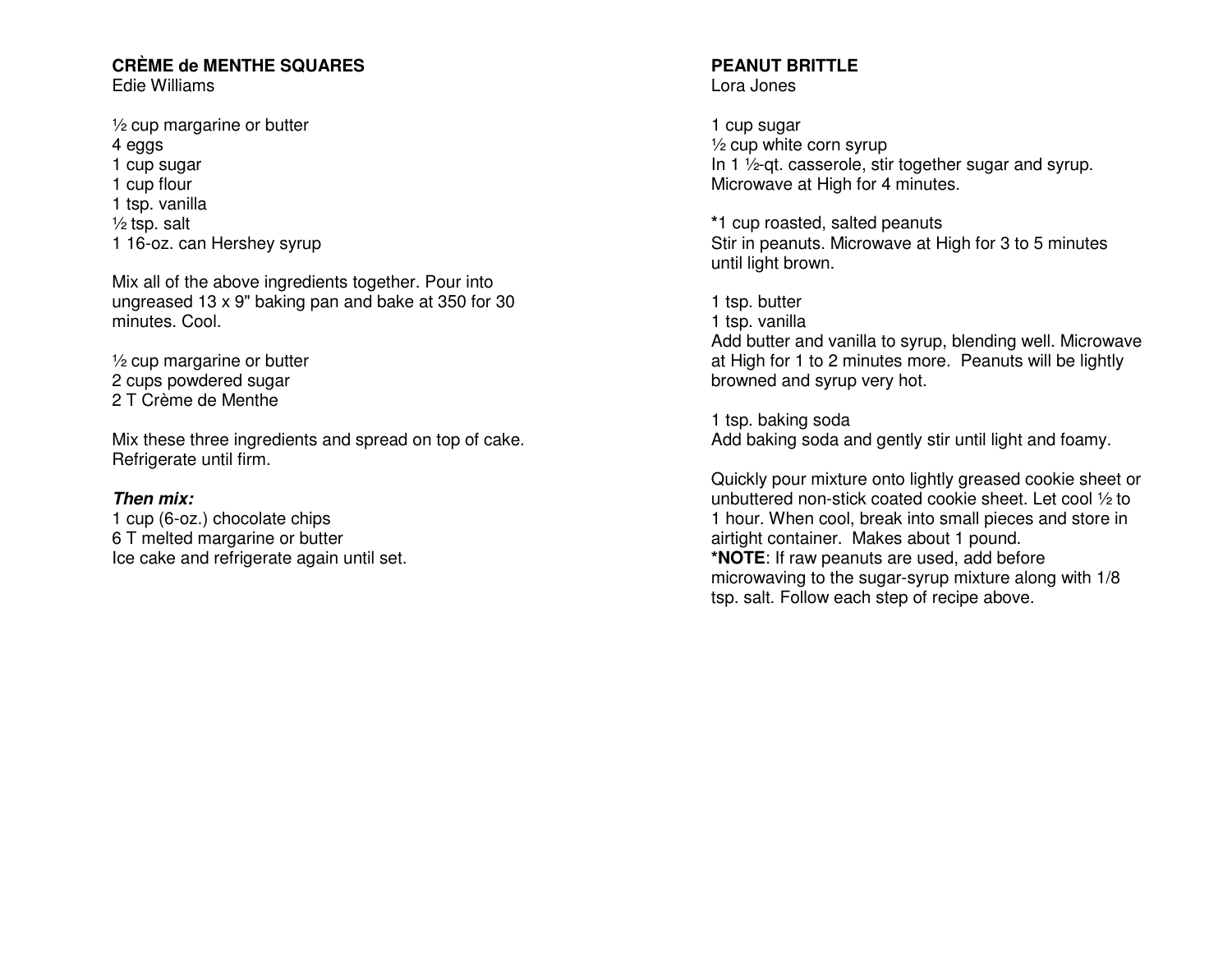## EASY CASSEROLES & SIDE DISHES

#### **LIPTON POTATOES**

Glen Cornman

6-8 potatoes, peeled and cubed 1 pkg. Lipton onion soup mix ¾ cup water Salt, pepper, seasoned pepper, lemon pepper, garlicpepper, garlic powder to taste

Mix all together in skillet and cook on stovetop with lid on until potatoes are almost cooked. Then remove lid to brown potatoes nicely. Cooking time approximately 30 minutes. (perhaps add a bit of olive oil to skillet before cooking)

#### **POTATO CASSEROLE**

Barbara Atkins

1 large bag frozen Southern-style hashbrowns 2 cups grated cheddar cheese 1 8-oz. carton sour cream 1 can cream of chicken **or** cream of mushroom soup ½ cup chopped onion ½ cup margarine, cubed, not melted Salt/pepper to taste

**Topping:** 1/4 cup melted margarine; 2 cups crushed corn flakes

Mix ingredients in large bowl. Place in greased 13" casserole. Sprinkle crushed corn flakes on top; drizzle on melted butter. Bake at 350° for 45-55 minutes, 'til bubbly.

Great to serve with egg brunch or ham.

#### **YAM SOUFFLE**

Barbara Jensen

3 cups cooked, mashed, yams (about 4 medium)  $\frac{1}{2}$  cup sugar 2 eggs, beaten slightly 1 cup milk ¼ tsp. nutmeg ¼ tsp. cloves ½ tsp. cinnamon

#### **Topping:**

 1 cup pecans, chopped 1 cup brown sugar ½ cup margarine, melted  $\frac{1}{2}$  cup flour

Beat first seven ingredients together with electric mixer and pour into greased casserole. Bake 40 minutes at350°. Add topping and bake another 20 minutes.

#### **GREEN VEGETABLE CASSEROLE**

Barbara Atkins

1 pkg. 10-oz. frozen baby lima beans 1 pkg. 10-oz. frozen French cut beans 1 pkg. 10-oz. frozen English peas 2 green peppers cut in julienne strips 1 cup mayonnaise (not Miracle Whip) 1 cup whipped cream (whipped) Parmesean cheese to taste

Cook vegetables separately. Drain. Parboil green pepper strips. Layer in order listed in ungreased 13 x 9" casserole. Mix mayo, whipped cream, Parmesean cheese. Pour over vegetables. Bake at 350° for 20-30 minutes until golden. Serves 8 to 10.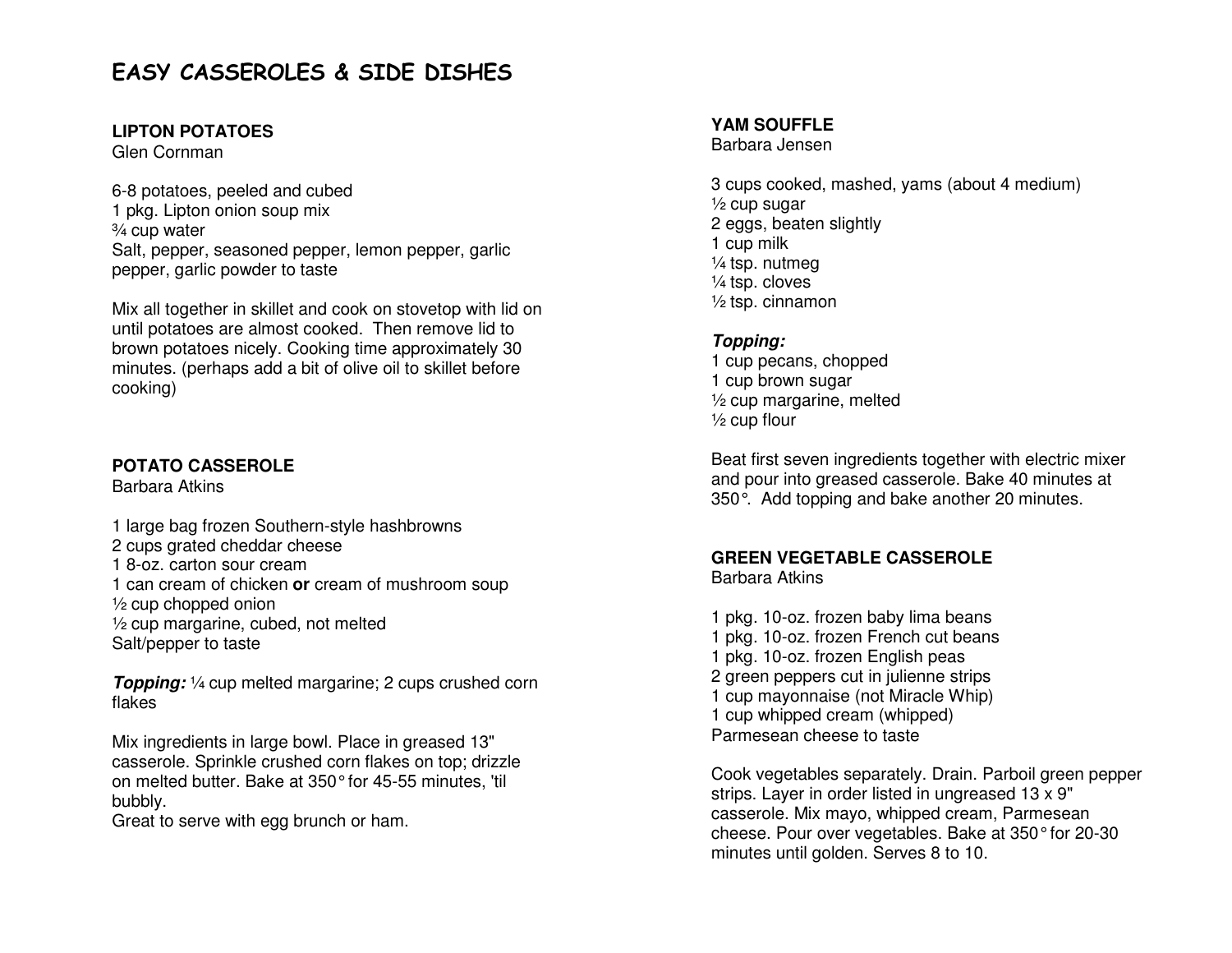#### **FAR EAST CHICKEN CASSEROLE**

Norma Worsfold

1 medium onion, chopped 4 T butter or margarine 2 cans condensed cream of mushroom soup 2 cups cubed cooked chicken **or** 2 cans water-packed tuna, drained and flaked 1 can (5 oz.) water chestnuts drained and thinly sliced 2 cups thinly sliced celery 2 cans (5 oz. each) chow mein noodles 3 T soy sauce 1 tsp. onion salt  $\frac{1}{4}$  tsp. hot pepper sauce 1 can (13 ¼ oz.) pineapple tidbits, drained

Saute' onion lightly in 2 T butter. Add ½ cup water and mushroom soup, chicken (or tuna), water chestnuts, pineapple tidbits, celery, chow mein noodles. Put in shallow 2-quart baking dish. Melt remaining butter and mix with soy sauce, onion salt and hot pepper sauce. Spread on mixture and bake at 350° about 45 minutes. Serves 6-8

#### **HOT SWISS POTATO AND HAM DISH** Unknown

1 ½ cups shredded Swiss cheese ½ cup sliced green onions 1 T dill weed 2 T butter or margarine 2 T flour 1 tsp. salt 1 cup milk 1 cup dairy sour cream 4 large potatoes, cooked, peeled, sliced 3 cups diced cooked ham ¼ cup fine dry bread crumbs 4 T melted butter or margarine

Combine 1 cup of the cheese with onions and dill; mix well, set aside. Melt butter in saucepan; add flour and salt and then gradually stir in milk. Cook, and stir over medium heat until thickened, and then cook 2 minutes longer. Remove from heat and stir in sour cream. In a greased, shallow 3-quart casserole, place 1/3 of the potatoes, top with half the ham and then half the cheese mixture. Pour half the sauce over this. Repeat layers, ending with potatoes on top. Combine remaining cheese with crumbs and melted butter and sprinkle over casserole. Bake at 350° for 30-35 minutes. Serves 6-8.